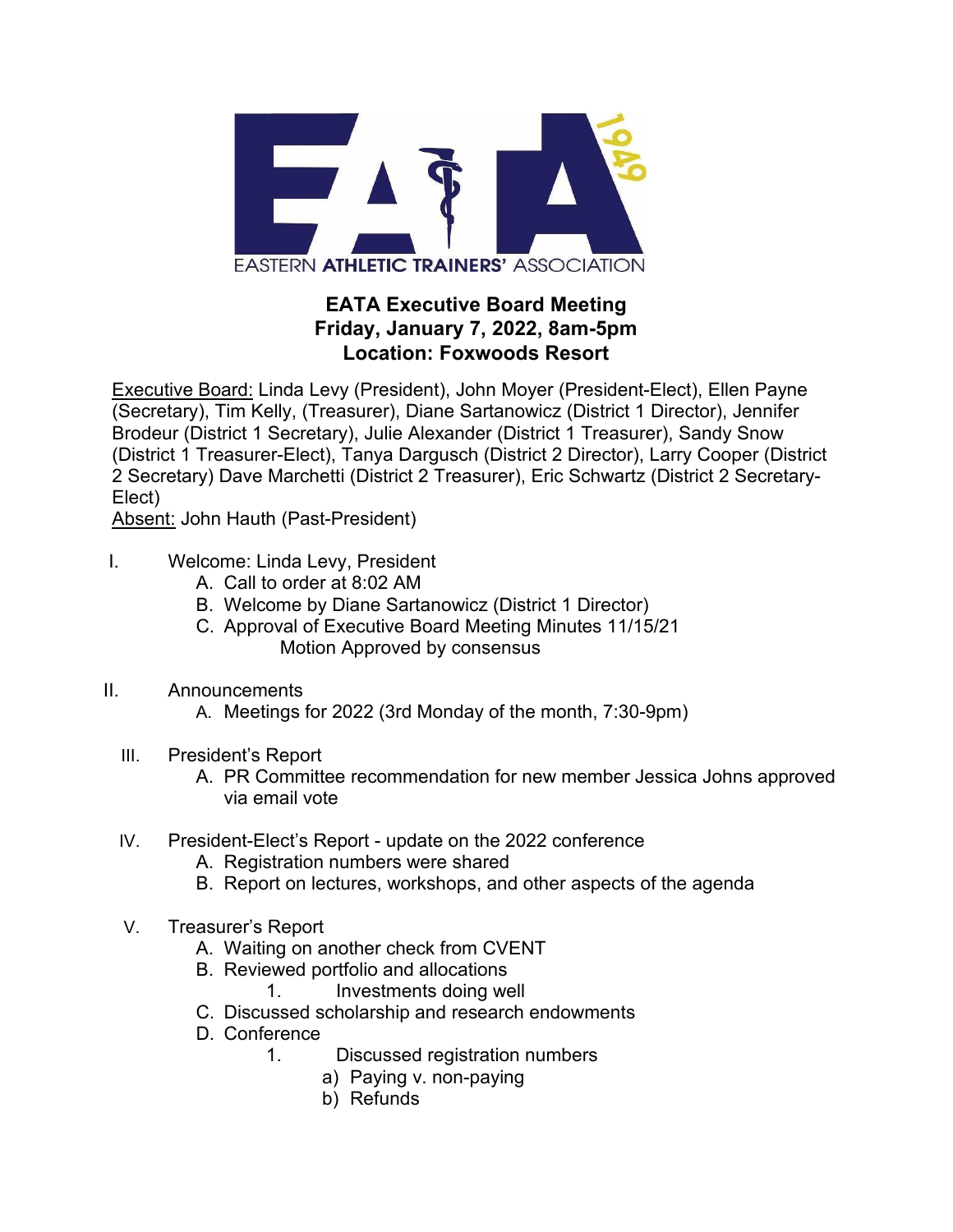- 2. Educators Summit
- 3. Travel and other bills still outstanding
- E. Warned of unbudgeted expenses in the future
- VI. Old Business
	- A. By-Laws update
		- 1. Continuing to update and clean-up
		- 2. Ryan Wantz will be invited to a future EB meeting to answer questions after the EB reviews recommended changes
- VII. New Business
	- A. Future invitation list for the Thursday dinner at EATAs discussion Tabled to next meeting
	- B. 2023 Conference
		- 1. Discussion what are our plans assuming that COVID will still be with us? Should we require proof of vaccination/booster or negative test? Should we require masks? We will make final decisions before registration opens in September.
		- 2. Discussion Revision of EATA conference schedule, more registration options (sunday-monday, daily, etc), hybrid options, post conference CEU opportunities from recordings, price schedule, meal plans
		- 3. Action Item Linda & John M will create a climate survey, board members will send potential survey questions to Ellen
	- C. Donation Policy discussion
		- 1. Can we/should we donate money, free conference registration, etc. to NATAPAC and others?
		- 2. Decision we already offer table space and promotional information, so we will not offer other financial options.
	- D. Committee Chair meetings with the Board

| <b>NAME</b>                                     | <b>MEETING TIME</b> | <b>NOTES</b>                                                                                                            |
|-------------------------------------------------|---------------------|-------------------------------------------------------------------------------------------------------------------------|
| <b>Registration: Eric</b><br><b>Schwartz</b>    | $9:00$ AM           | Reviewed attendance numbers,<br>discussed OnArrival App, need<br>replacement for Eric                                   |
| Technology: Michael<br>Goldenberg               | $9:15$ AM           | Nomination page opening, Jenn<br>Tirillo incoming chair/webmaster,<br>Michael will handle CVENT and<br>some other tasks |
| <b>BOC Compliance: Jenn</b><br>McKeon/Tim Kulpa | 9:30 AM             | <b>BOC removed EBP</b><br>requirement/category, change in<br>cost/billing structure, BOC in-                            |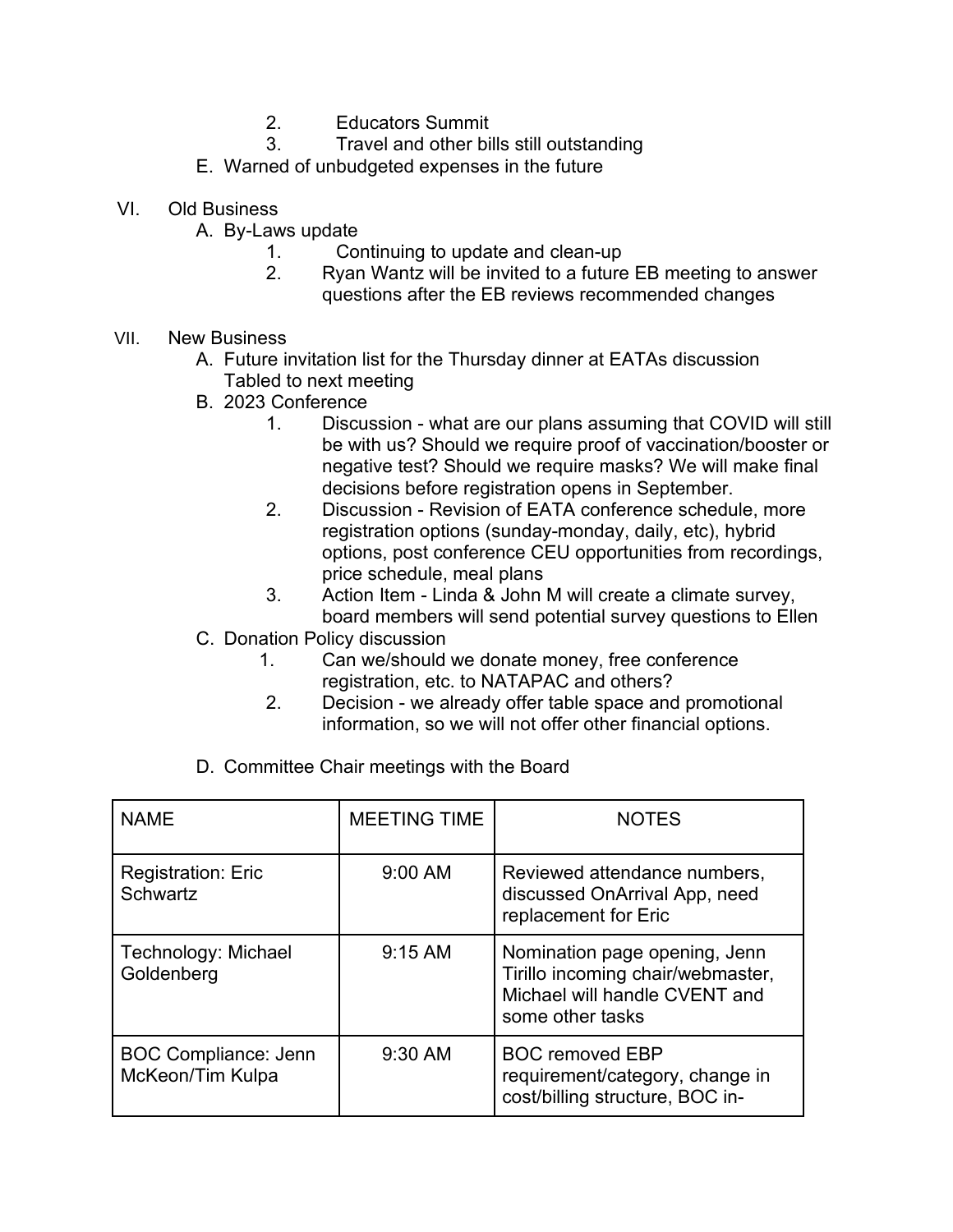|                                                               |          | process of completely revamping<br>system in 2 years, want committee<br>make-up to continue (2 people),<br>need to update P&P,<br>lecture/workshop assessments<br>through CVENT/app                 |
|---------------------------------------------------------------|----------|-----------------------------------------------------------------------------------------------------------------------------------------------------------------------------------------------------|
| <b>Educators: Paul Geisler</b>                                | 10:00 AM | Update on current summit,<br>fundraising/sponsorship<br>opportunities, 2024 focus on<br>preceptors and immersive clinicals                                                                          |
| Nominations: Shawn<br>Hanlon                                  | 10:30 AM | Open nominations - Treasurer &<br>President-Elect, Ellen & Shawn will<br>finalize nominee questionnaire                                                                                             |
| Research: Margie King                                         | 11:00 AM | Committee changes/updated<br>spreadsheet, looking for 2 new<br>members, RC P&P needs to be<br>reviewed and updated, need file for<br>grant contracts (Note: there is a<br>Contract file in Google.) |
| <b>Student Delegation:</b><br>Tim/Rachel/Student<br>Delegates | 11:30 AM | Intros, updates from the delegates,<br>need student delegation P&P,<br>delegates involvement on<br>committees (only Research so far)                                                                |
| Exhibits: Bob O'Malley                                        | 1:30 PM  | Update on numbers, asked board<br>to consider price increase for<br>booths next year                                                                                                                |
| 75th Anniversary: Westy                                       | 1:45 PM  | Chairs invited to monthly board<br>meetings, working on financial<br>requirements and fundraising                                                                                                   |
| Awards/49 Club: Westy<br>reporting for Joe lezzi              |          | Vicky Graham new chair of '49<br>Club, Paula Turocy new chair of<br>Excellence Awards, reviewed<br>committee make-up                                                                                |
| Sponsorship: Becca<br><b>Stearns</b>                          | 2:00 PM  | See PPT submitted, no silent<br>auction this year, AJ Duffy new<br>chair, looking for Ed Summit<br>sponsors                                                                                         |